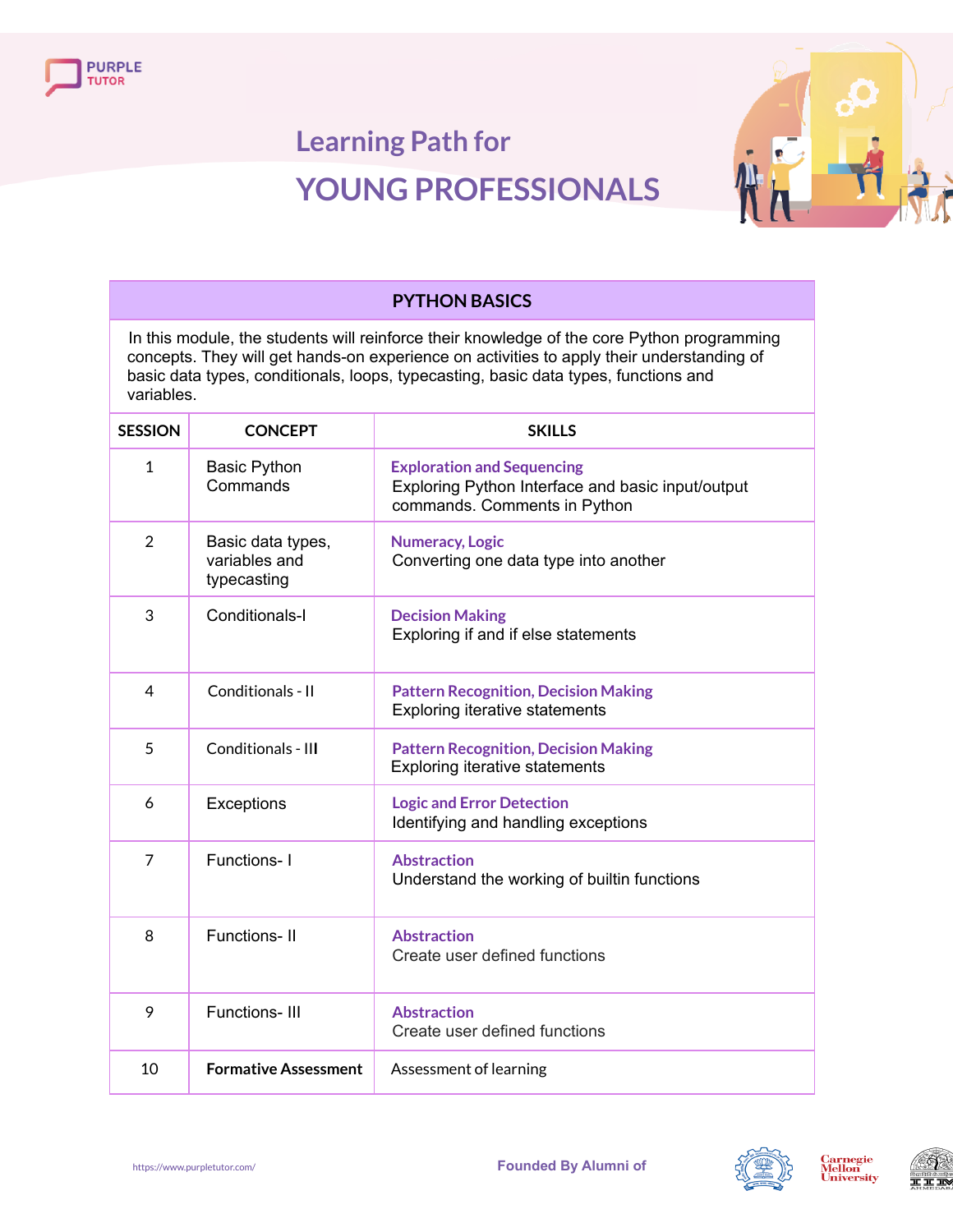



### **PYTHON DATA STRUCTURE - I**

In this module, the students will explore advanced data structures of Python namely lists, dictionaries, tuples, strings, stacks and queues. they will be given practice to write code on how to manipulate data in these data structures using python functions.

| <b>SESSION</b> | <b>CONCEPT</b>                                            | <b>SKILLS</b>                                                                                       |
|----------------|-----------------------------------------------------------|-----------------------------------------------------------------------------------------------------|
| 11             | Strings-I                                                 | <b>Numeracy, Logic</b><br>Work with strings and string manipulating functions                       |
| 12             | Strings-II                                                | <b>Generalization, Abstraction</b><br>Practice string manipulation functions                        |
| 13             | Strings-III                                               | <b>Generalization, Abstraction</b><br>Practice string manipulation functions                        |
| 14             | Lists-1                                                   | Numeracy, Logic<br>Create and traverse a list                                                       |
| 15             | Lists-II                                                  | Logic, Abstraction<br><b>Explore list operations</b>                                                |
| 16             | Lists-III                                                 | Logic, Abstraction<br><b>Explore list operations</b>                                                |
| 17             | String to List<br>Conversion/List to<br>String conversion | <b>Pattern Recognition, Logic</b><br>Explore methods of list to string conversion and<br>vice-versa |
| 18             | <b>Formative Assessment</b>                               | Assessment of learning                                                                              |
| 19             | Tuples -I                                                 | <b>Pattern Recognition, Logic</b><br>Explore methods of list to string conversion and<br>vice-versa |
| 20             | Tuples -II                                                | Logic, Abstraction<br>Explore operations on tuples                                                  |



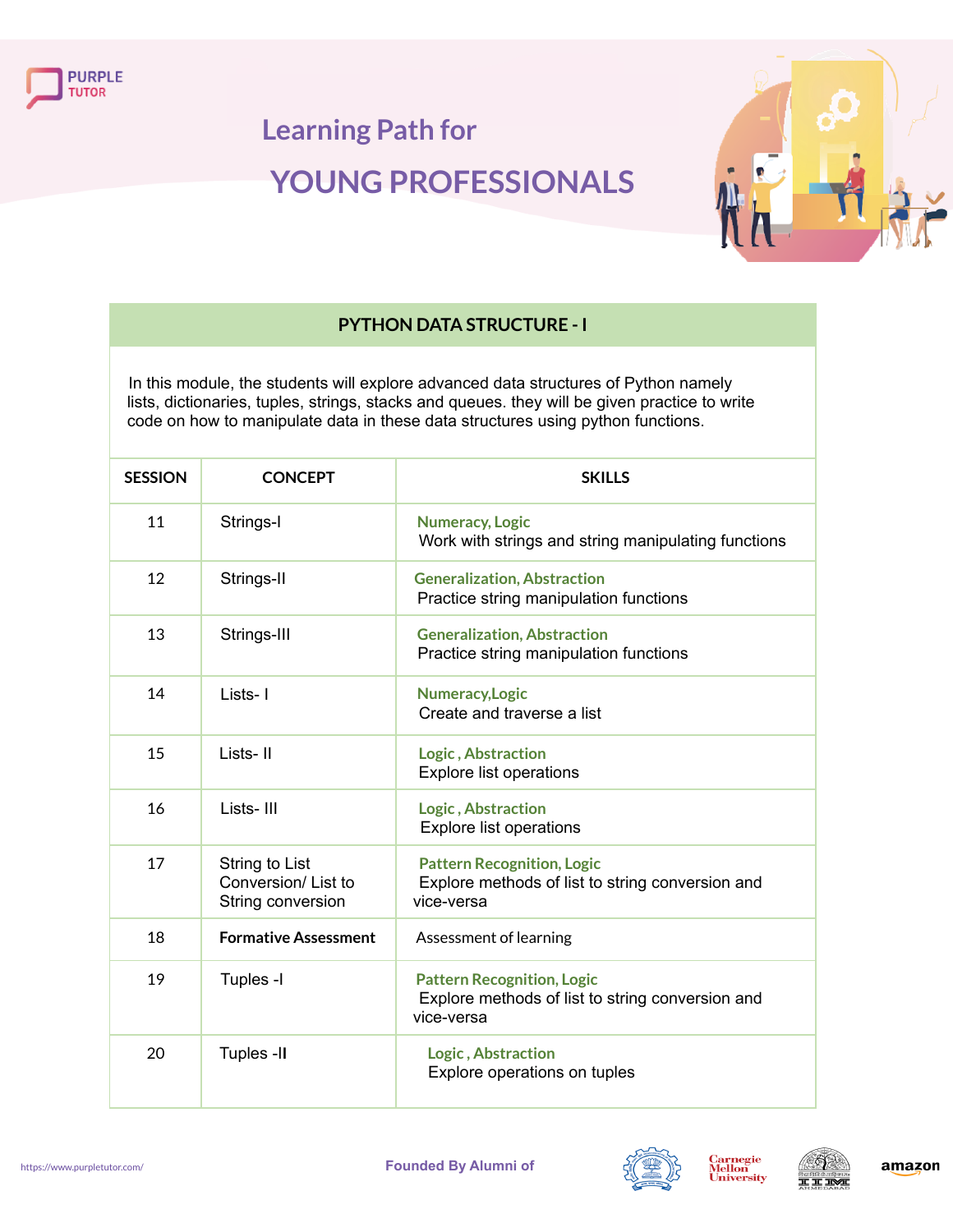



| 21 | Sets                        | <b>Numeracy</b><br>Define sets and do operations on them                                              |
|----|-----------------------------|-------------------------------------------------------------------------------------------------------|
| 22 | Dictionaries-I              | <b>Numeracy, Logic</b><br>Define and traverse a dictionary                                            |
| 23 | Dictionaries-II             | <b>Problem-Solving</b><br><b>Explore dictionary functions</b>                                         |
| 24 | Dictionaries-III            | <b>Problem-Solving</b><br><b>Explore dictionary functions</b>                                         |
| 25 | <b>Formative Assessment</b> | Assessment of learning                                                                                |
| 26 | Sorting-I                   | <b>Stepwise Thinking, Logic</b><br>Sort lists, tuples, and strings using bubble sort                  |
| 27 | Sorting-II                  | <b>Stepwise Thinking, Logic</b><br>Sort lists, tuples, and strings using bubble sort                  |
| 28 | Searching-I                 | <b>Problem Solving, Logic</b><br>Search elements in lists, tuples, and strings using<br>linear search |
| 29 | Searching-II                | <b>Problem Solving, Logic</b><br>Search elements in lists, tuples, and strings using<br>linear search |
| 30 | Stacks-I                    | <b>Generalization, Logic</b><br>Create stacks, perform push and pop operations on<br>stacks           |
| 31 | Stacks-II                   | <b>Generalization, Logic</b><br>Create menu-driven programs for stacks                                |
| 32 | Queue-I                     | <b>Numeracy</b><br>Create, insert and delete elements from a queue                                    |



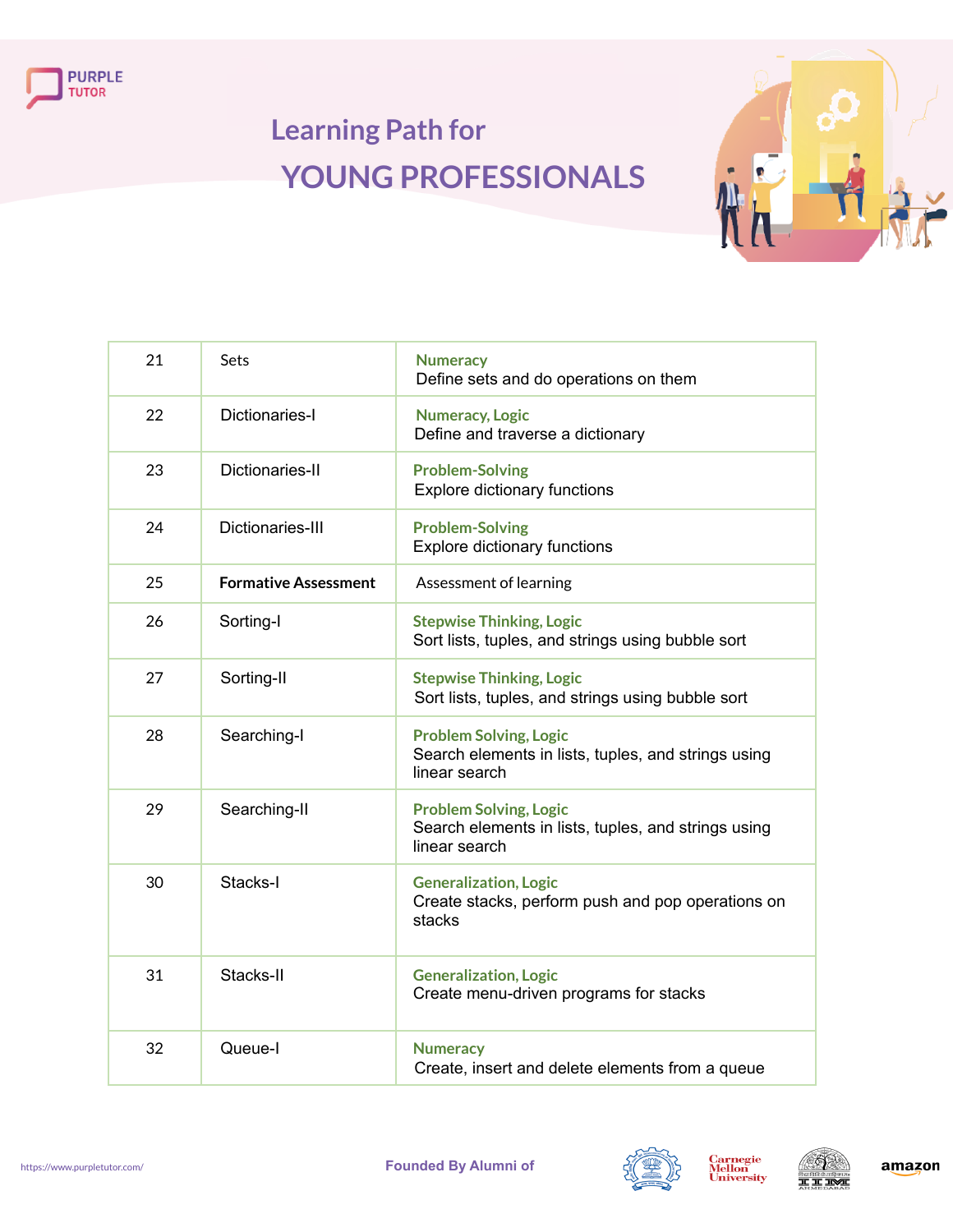



| 33 | Queue-II                 | <b>Logic, Abstraction</b><br>Create menu-driven programs for queues        |
|----|--------------------------|----------------------------------------------------------------------------|
| 35 | Application of<br>Queues | <b>Numeracy, Abstraction</b><br>Perform operations on dequeue              |
| 36 | Practice session         | <b>Problem Solving, Logic</b><br>Practice problems on the concepts learned |

In this module, the students will learn how to import and use Python packages. They will explore Math and Random functions and use them in their code.

| <b>SESSION</b> | <b>CONCEPT</b>                       | <b>SKILLS</b>                                                                                       |
|----------------|--------------------------------------|-----------------------------------------------------------------------------------------------------|
| 41             | Math Module Functions                | <b>Numeracy</b><br>Import and use functions of Math module                                          |
| 42             | Introduction to the<br>Random Module | <b>Numeracy</b><br>Write simple algorithms for number<br>manipulations, generate random numbers     |
| 43             | <b>Error Handling</b>                | <b>Problem Solving, Decomposition</b><br>Exploring types of errors and error<br>handling techniques |
| 44             | Programming<br>Methodology           | <b>Stepwise Thinking, Logic</b><br>Discuss UI and input design                                      |



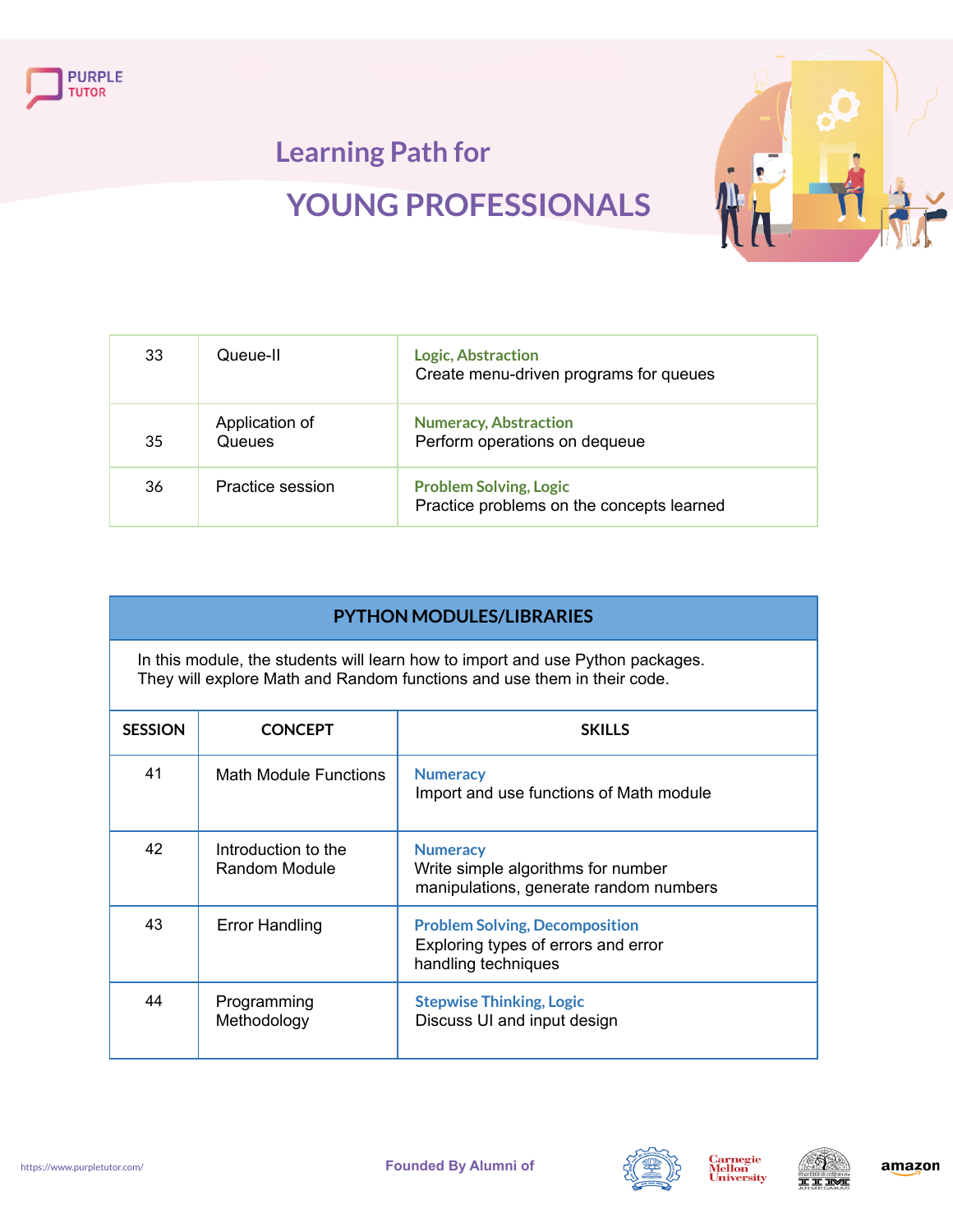



| 45 | <b>Formative Assessment</b> | Assessment of learning |
|----|-----------------------------|------------------------|
|----|-----------------------------|------------------------|

#### **FILE HANDLING IN PYTHON**

In this module, the students learn about the file types and the methods used to access them.

| 46 | Introduction to Files           | <b>Organizing</b><br>Understanding types of files and file mode            |
|----|---------------------------------|----------------------------------------------------------------------------|
| 47 | File Handling<br>Techniques-I   | <b>Step wise Thinking, Abstraction</b><br>Open, Read and Write text file   |
| 48 | File Handling<br>Techniques-II  | <b>Step wise Thinking, Abstraction</b><br>Open, Read and Write binary file |
| 49 | File Handling<br>Techniques-III | <b>Step wise Thinking, Abstraction</b><br>Use of file handling modules     |
| 50 | <b>Formative Assessment</b>     | Assessment of learning                                                     |

#### **INTRODUCTION TO DATA SCIENCE**

In this module, the students will learn to apply statistics module functions to data. They will work to organize and manipulate data in arrays, series, and data frames using NumPy. They will also explore the Matplotlib library to represent data into different graphs.

| 51 | Introduction to Data<br>and its Types | <b>Decomposition</b><br>Understand data, differentiate between<br>structured/unstructured and quantitative/ qualitative<br>data |
|----|---------------------------------------|---------------------------------------------------------------------------------------------------------------------------------|
|----|---------------------------------------|---------------------------------------------------------------------------------------------------------------------------------|



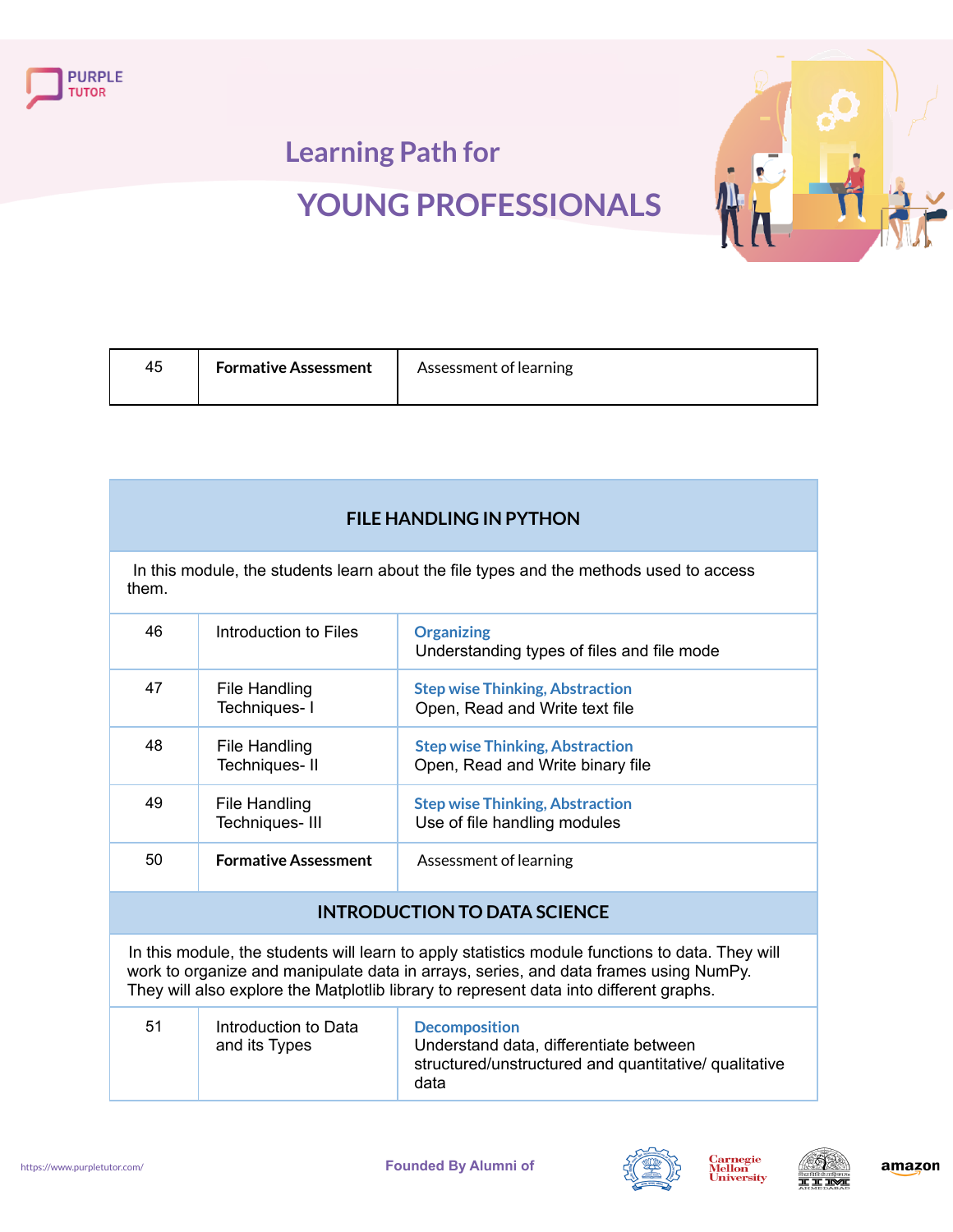



| 52 | Data Processing Cycle                                         | <b>Step wise Thinking</b><br>Understand the steps of the Data processing cycle.              |
|----|---------------------------------------------------------------|----------------------------------------------------------------------------------------------|
| 53 | <b>Basic statistical</b><br>methods for<br>understanding data | <b>Numeracy</b><br>Explore Mean, Median, Mode, Standard deviation,<br>and variance functions |
| 54 | <b>Python Modules</b>                                         | <b>Generalization</b><br>Working with Python statistics module                               |
| 55 | <b>Python Packages</b>                                        | <b>Abstraction</b><br>Working with introduction, main packages                               |
| 56 | Packages                                                      | <b>Problem solving</b><br>Practice programs using packages and modules                       |
| 57 | <b>Formative Assessment</b>                                   | Assessment of learning                                                                       |
| 58 | Data handling using<br><b>NumPy</b>                           | <b>Numeracy</b><br>Introduction to NumPy library                                             |
| 59 | <b>Working with Arrays</b>                                    | <b>Step wise Thinking</b><br>Create NumPy Arrays, Loading text files into<br>Arrays          |
| 60 | Operations on 1d<br>Arrays- I                                 | <b>Problem Solving, Abstraction</b><br>Indexing, Slicing, and Iteration on 1d arrays         |
| 61 | Operations on 1d<br>Arrays-II                                 | <b>Generalization, Decomposition</b><br>Concatenating and Splitting an Array                 |
| 62 | Statistical Methods in<br>NumPy-I                             | <b>Numeracy</b><br>Calculating max, min, count, sum on NumPy arrays                          |





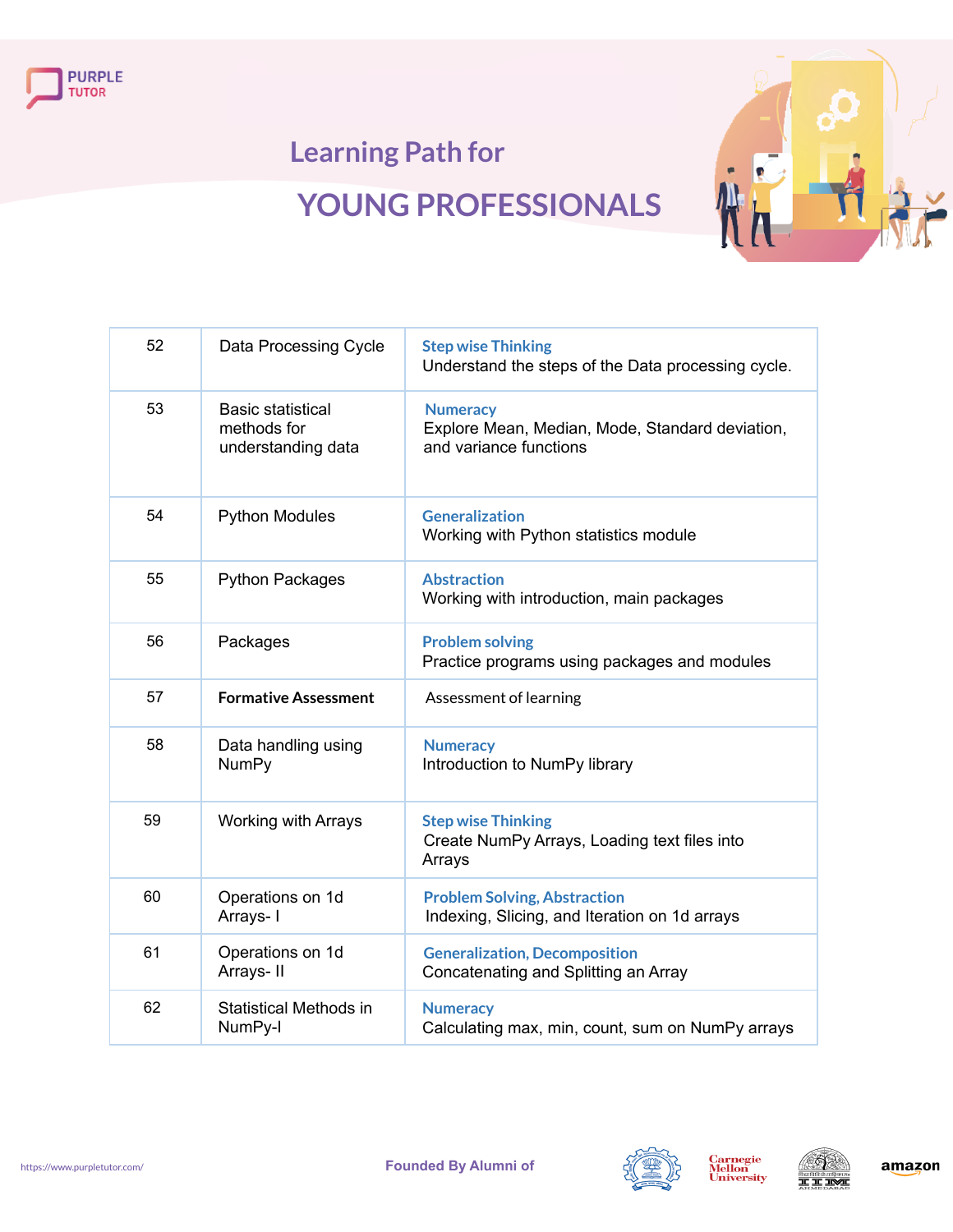



| 63 | <b>Statistical Methods in</b><br>NumPy-II  | <b>Numeracy</b><br>Calculating mean, median, mode, standard<br>deviation, and variance on NumPy arrays         |
|----|--------------------------------------------|----------------------------------------------------------------------------------------------------------------|
| 64 | <b>Statistical Methods in</b><br>NumPy-III | <b>Problem Solving, Numeracy</b><br>Practice problems using statistical methods in<br><b>NumPy</b>             |
| 65 | <b>Formative Assessment</b>                | Assessment of learning                                                                                         |
| 67 | <b>Operations on Series-I</b>              | <b>Numeracy</b><br>Perform mathematical operations on Series                                                   |
| 68 | <b>Operations on Series-II</b>             | <b>Numeracy, Abstraction</b><br>Perform head and tail functions; Selection,<br>Indexing and Slicing in Series. |
| 69 | Introduction to<br><b>Dataframes</b>       | <b>Abstraction</b><br>Create Dataframes from the dictionary of Series, list<br>of dictionaries, Text/CSV files |
| 70 | Operations on Data<br>Frames-1             | <b>Numeracy</b><br>Performing mathematical operations on Dataframes                                            |
| 71 | Operations on Data<br>Frames-II            | <b>Numeracy</b><br>Performing mathematical operations on Dataframes                                            |
| 72 | Operations on Data<br>Frames-III           | <b>Numeracy, Abstraction</b><br>Perform head and tail functions, Indexing using<br>labels in Data Frames.      |
| 73 | <b>Formative Assessment</b>                | Assessment of learning                                                                                         |
| 74 | Working with CSV files<br>and Dataframes   | <b>Abstraction, Logic</b><br>Import/Export data between CSV files and Data<br>frames.                          |
| 75 | Grouping data in Data<br><b>Frames</b>     | <b>Data Manipulation</b><br>Use aggregation, group by functions in Data<br>Frames.                             |



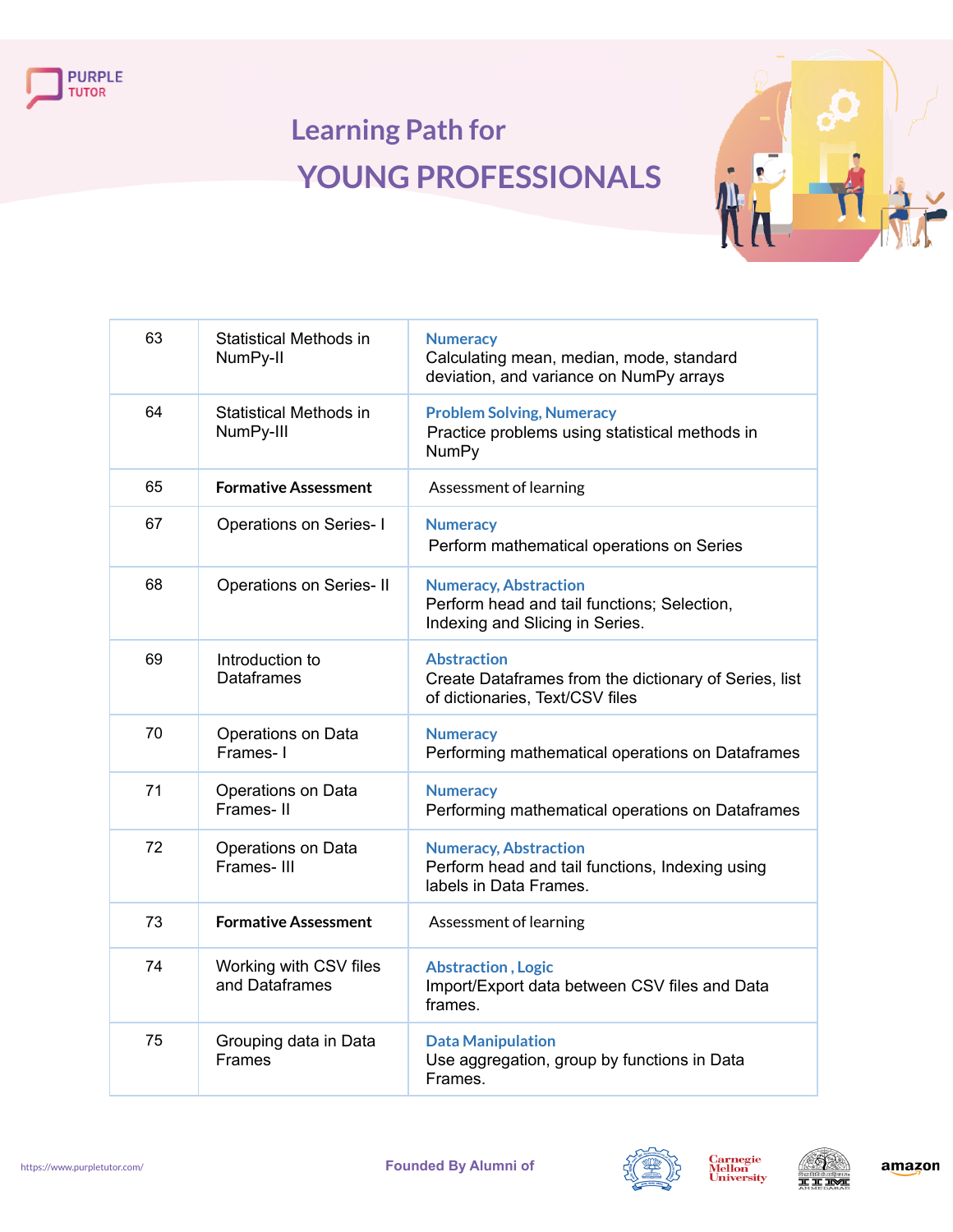



| 76 | Sorting data in Data<br><b>Frames</b>          | <b>Logic, Abstraction</b><br>Perform sort operations in Data Frames                            |
|----|------------------------------------------------|------------------------------------------------------------------------------------------------|
| 77 | Operations on Data<br>Frames-IV                | <b>Numeracy</b><br>Delete and Rename Index in Data Frames                                      |
| 78 | Operations on Data<br>Frames-V                 | <b>Numeracy</b><br>Summarize and convert data using pivot table                                |
| 79 | Operations on Data<br>Frames-VI                | <b>Data Manipulation</b><br>Handle missing values in Dataframes using dropping<br>and filling. |
| 80 | <b>Formative Assessment</b>                    | Assessment of learning                                                                         |
| 81 | Introduction to Data<br>visualization          | <b>Data visualization</b><br>Introduction of Matplotlib                                        |
| 82 | <b>Plotting Graphs using</b><br>Matplotlib- I  | <b>Data Representation</b><br>Plot line graph, bar graph, histogram, pie chart                 |
| 83 | <b>Plotting Graphs using</b><br>Matplotlib- II | <b>Data Representation</b><br>Plot frequency polygon, box plot and scatter plot                |
| 84 | <b>Customizing Graphs-1</b>                    | <b>Data Representation</b><br>Customize plots: color, style (dashed, dotted), width            |
| 85 | <b>Customizing Graphs-II</b>                   | <b>Data Representation</b><br>Adding label, title, and legend in plots                         |
| 86 | <b>Formative Assessment</b>                    | Assessment of learning                                                                         |





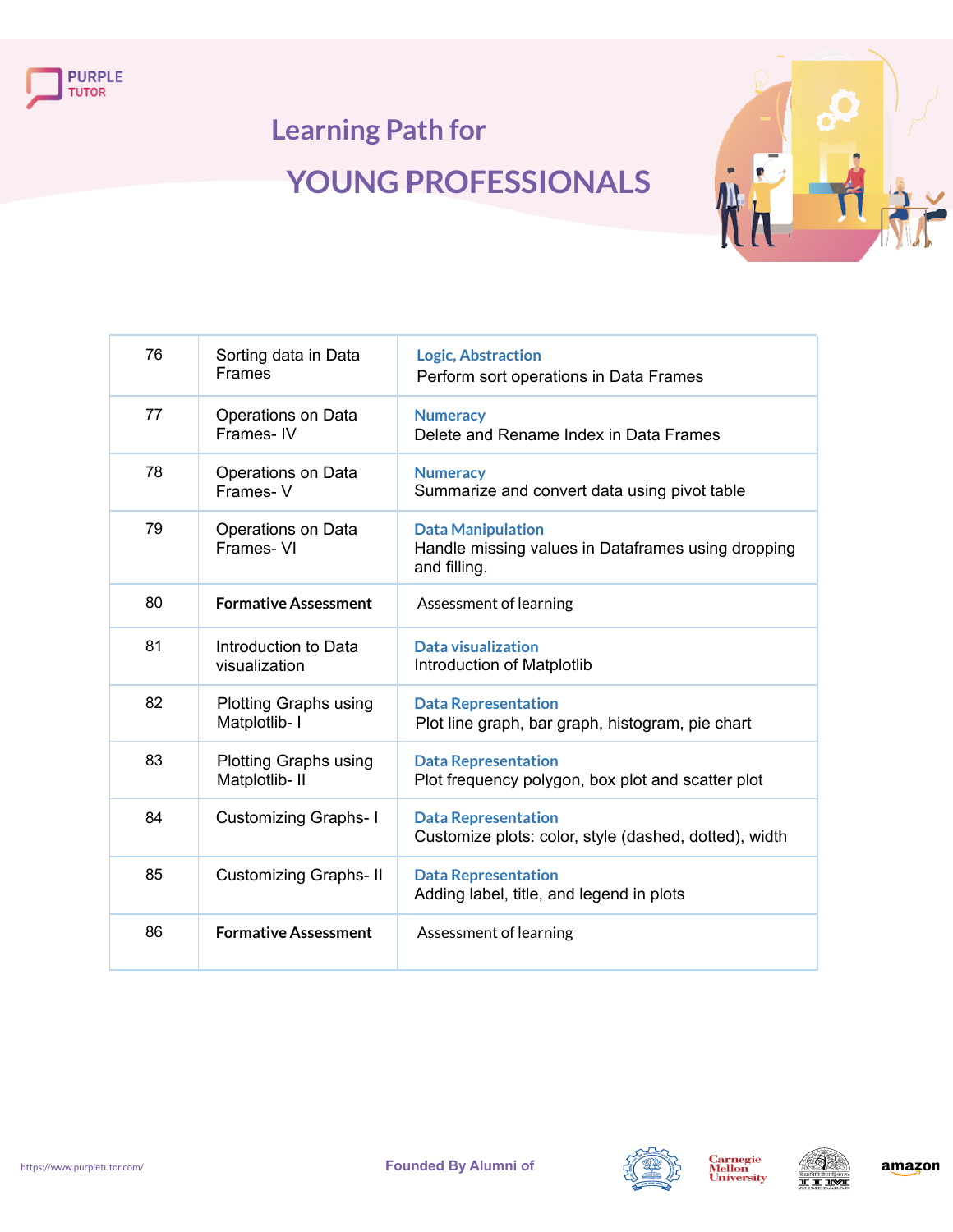



### **INTRODUCTION TO ARTIFICIAL INTELLIGENCE AND MACHINE LEARNING**

In this module, the students will start with discussing what AI is and then explore the applications, limitations, biases, ethics, and future of AI. They will gain an understanding of the basic AI terms such as supervised learning, unsupervised learning, deep learning, and neural networks.

| 87 | Intelligence and its<br><b>Types</b>   | <b>Exploration, Analyzing</b><br>What is Intelligence and types of intelligence                                             |
|----|----------------------------------------|-----------------------------------------------------------------------------------------------------------------------------|
| 88 | Human vs Machine<br>Intelligence       | <b>Generalization</b><br>Differentiate between Human and Machine Intelligence                                               |
| 89 | What is AI?                            | <b>Exploration</b><br>Explore the AI basics                                                                                 |
| 90 | Impact and<br>Applications of Al       | <b>Analyzing, Logic</b><br>Explore the real-life applications of Al                                                         |
| 91 | <b>Cognitive Computing</b>             | <b>Exploration, Analyzing</b><br>Explore the big Ideas of AI- Perception, Learning,<br>Reasoning                            |
| 92 | AI Terms                               | <b>Exploration, Analyzing</b><br>Explore the terms-AI, ML, Neural networks, Deep<br>Learning, Machine learning and examples |
| 93 | Supervised vs<br>Unsupervised learning | <b>Exploration, Abstraction</b><br>Understand supervised, unsupervised and<br>reinforced learning using examples            |
| 94 | Deep Learning                          | <b>Exploration</b><br>Understand deep learning through examples                                                             |